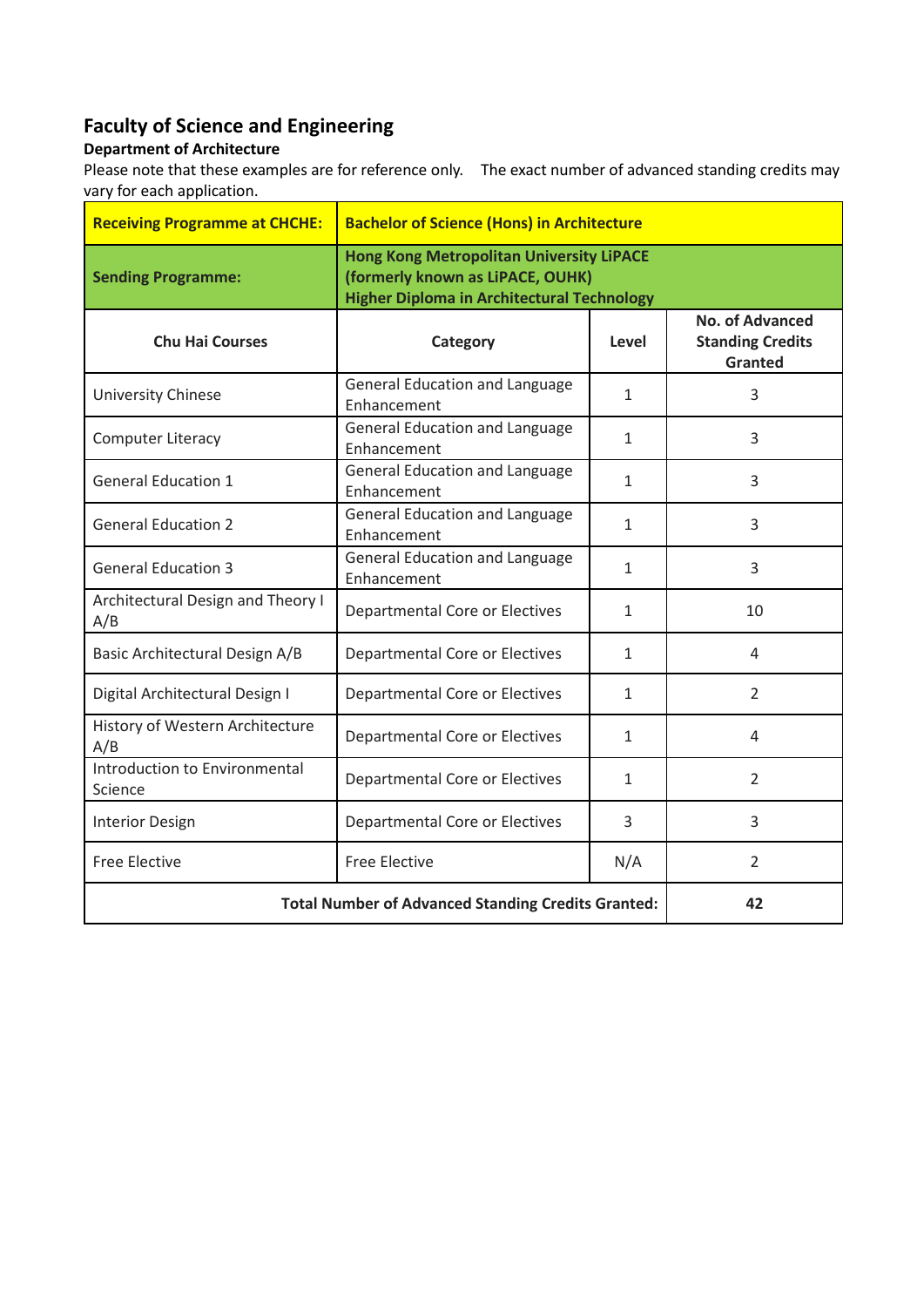| <b>Receiving Programme at CHCHE:</b>                      | <b>Bachelor of Science (Hons) in Architecture</b>                                                                                         |              |                                                                     |
|-----------------------------------------------------------|-------------------------------------------------------------------------------------------------------------------------------------------|--------------|---------------------------------------------------------------------|
| <b>Sending Programme:</b>                                 | Hong Kong Institute of Vocational Education (IVE)<br><b>Vocational Training Council</b><br><b>Higher Diploma in Architectural Studies</b> |              |                                                                     |
| <b>Chu Hai Courses</b>                                    | Category                                                                                                                                  | Level        | <b>No. of Advanced</b><br><b>Standing Credits</b><br><b>Granted</b> |
| University Chinese                                        | <b>General Education and</b><br>Language Enhancement                                                                                      | $\mathbf{1}$ | 3                                                                   |
| Computer Literacy                                         | <b>General Education and</b><br>Language Enhancement                                                                                      | $\mathbf{1}$ | 3                                                                   |
| <b>General Education 1</b>                                | <b>General Education and</b><br>Language Enhancement                                                                                      | $\mathbf{1}$ | 3                                                                   |
| <b>General Education 2</b>                                | <b>General Education and</b><br>Language Enhancement                                                                                      | 1            | 3                                                                   |
| <b>General Education 3</b>                                | <b>General Education and</b><br>Language Enhancement                                                                                      | $\mathbf{1}$ | 3                                                                   |
| Architectural Design and Theory I<br>A/B                  | Departmental Core or Electives                                                                                                            | $\mathbf{1}$ | 10                                                                  |
| Basic Architectural Design A/B                            | <b>Departmental Core or Electives</b>                                                                                                     | 1            | 4                                                                   |
| Digital Architectural Design I                            | <b>Departmental Core or Electives</b>                                                                                                     | $\mathbf{1}$ | $\overline{2}$                                                      |
| History of Western Architecture<br>A/B                    | Departmental Core or Electives                                                                                                            | 1            | 4                                                                   |
| Introduction to Environmental<br>Science                  | <b>Departmental Core or Electives</b>                                                                                                     | $\mathbf{1}$ | $\overline{2}$                                                      |
| <b>Interior Design</b>                                    | Departmental Core or Electives                                                                                                            | 3            | 3                                                                   |
| <b>Free Elective</b>                                      | <b>Free Elective</b>                                                                                                                      | N/A          | $\overline{2}$                                                      |
| <b>Total Number of Advanced Standing Credits Granted:</b> |                                                                                                                                           | 42           |                                                                     |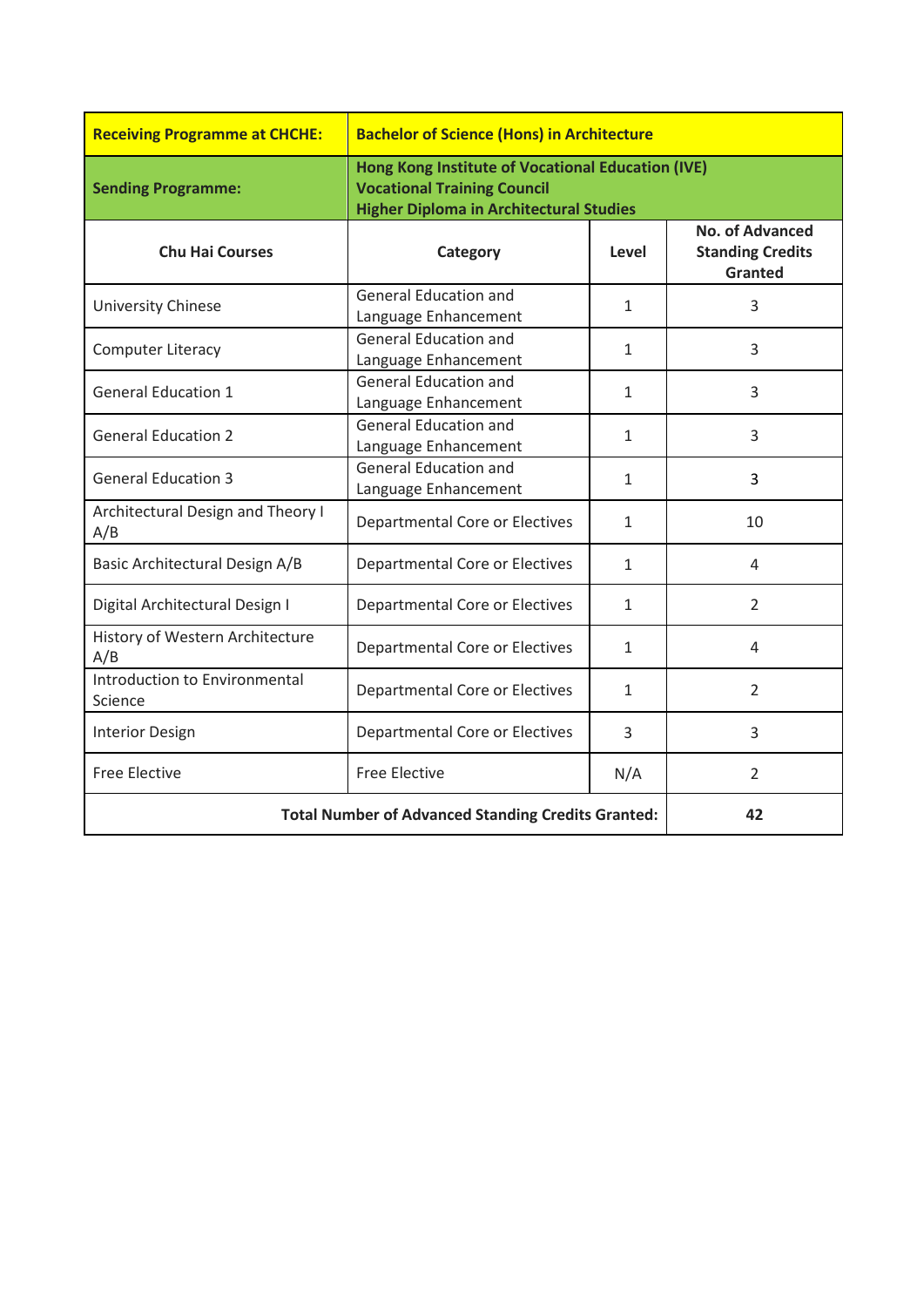| <b>Receiving Programme at CHCHE:</b>                      | <b>Bachelor of Science (Hons) in Architecture</b>                                                            |              |                                                                     |
|-----------------------------------------------------------|--------------------------------------------------------------------------------------------------------------|--------------|---------------------------------------------------------------------|
| <b>Sending Programme:</b>                                 | <b>HKU School of Professional and Continuing Education</b><br><b>Higher Diploma in Architectural Studies</b> |              |                                                                     |
| <b>Chu Hai Courses</b>                                    | Category                                                                                                     | Level        | <b>No. of Advanced</b><br><b>Standing Credits</b><br><b>Granted</b> |
| University Chinese                                        | <b>General Education and Language</b><br>Enhancement                                                         | $\mathbf{1}$ | 3                                                                   |
| Computer Literacy                                         | <b>General Education and Language</b><br>Enhancement                                                         | $\mathbf{1}$ | 3                                                                   |
| <b>General Education 1</b>                                | <b>General Education and Language</b><br>Enhancement                                                         | $\mathbf{1}$ | 3                                                                   |
| <b>General Education 2</b>                                | <b>General Education and Language</b><br>Enhancement                                                         | $\mathbf{1}$ | 3                                                                   |
| <b>General Education 3</b>                                | <b>General Education and Language</b><br>Enhancement                                                         | 1            | 3                                                                   |
| Architectural Design and Theory I<br>A/B                  | <b>Departmental Core or Electives</b>                                                                        | $\mathbf{1}$ | 10                                                                  |
| Basic Architectural Design A/B                            | <b>Departmental Core or Electives</b>                                                                        | $\mathbf{1}$ | 4                                                                   |
| Digital Architectural Design I                            | <b>Departmental Core or Electives</b>                                                                        | 1            | $\overline{2}$                                                      |
| History of Western Architecture<br>A/B                    | Departmental Core or Electives                                                                               | $\mathbf{1}$ | 4                                                                   |
| Introduction to Environmental<br>Science                  | <b>Departmental Core or Electives</b>                                                                        | $\mathbf{1}$ | 2                                                                   |
| <b>Interior Design</b>                                    | <b>Departmental Core or Electives</b>                                                                        | 3            | 3                                                                   |
| <b>Free Elective</b>                                      | <b>Free Elective</b>                                                                                         | N/A          | $\overline{2}$                                                      |
| <b>Total Number of Advanced Standing Credits Granted:</b> |                                                                                                              |              | 42                                                                  |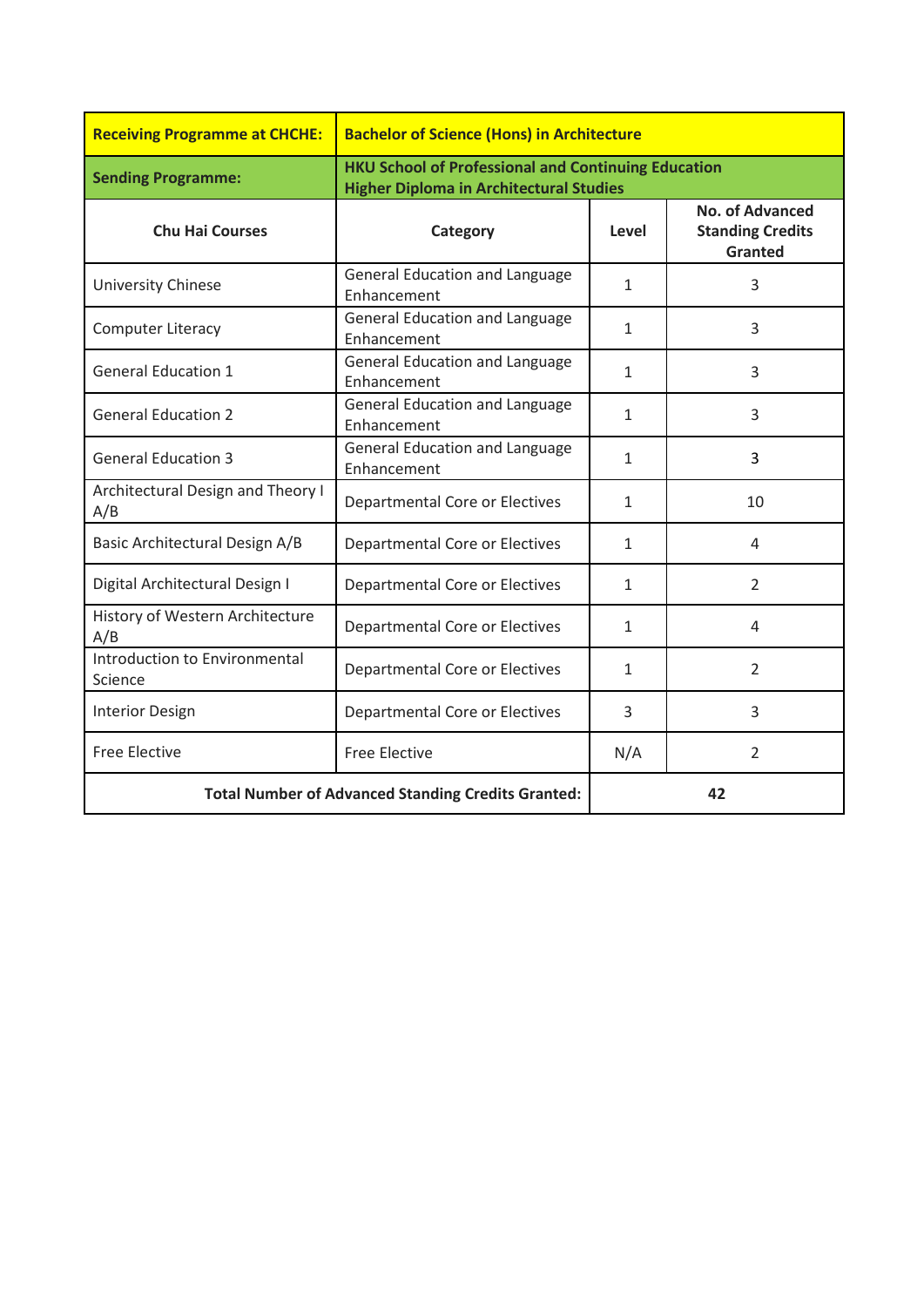| <b>Receiving Programme at CHCHE:</b>                      | <b>Bachelor of Science (Hons) in Architecture</b>                                           |              |                                                              |
|-----------------------------------------------------------|---------------------------------------------------------------------------------------------|--------------|--------------------------------------------------------------|
| <b>Sending Programme:</b>                                 | <b>City University of Hong Kong</b><br><b>Associate of Science in Architectural Studies</b> |              |                                                              |
| <b>Chu Hai Courses</b>                                    | Category                                                                                    | Level        | <b>No. of Advanced</b><br><b>Standing Credits</b><br>Granted |
| University Chinese                                        | <b>General Education and Language</b><br>Enhancement                                        | $\mathbf{1}$ | 3                                                            |
| <b>Computer Literacy</b>                                  | <b>General Education and Language</b><br>Enhancement                                        | $\mathbf{1}$ | 3                                                            |
| <b>General Education 1</b>                                | <b>General Education and Language</b><br>Enhancement                                        | 1            | 3                                                            |
| <b>General Education 2</b>                                | <b>General Education and Language</b><br>Enhancement                                        | $\mathbf{1}$ | 3                                                            |
| <b>General Education 3</b>                                | <b>General Education and Language</b><br>Enhancement                                        | $\mathbf{1}$ | 3                                                            |
| Architectural Design and Theory I<br>A/B                  | <b>Departmental Core or Electives</b>                                                       | $\mathbf{1}$ | 10                                                           |
| Basic Architectural Design A/B                            | <b>Departmental Core or Electives</b>                                                       | $\mathbf{1}$ | 4                                                            |
| Digital Architectural Design I                            | <b>Departmental Core or Electives</b>                                                       | $\mathbf{1}$ | $\overline{2}$                                               |
| History of Western Architecture<br>A/B                    | Departmental Core or Electives                                                              | 1            | 4                                                            |
| Introduction to Environmental<br>Science                  | Departmental Core or Electives                                                              | $\mathbf{1}$ | $\overline{2}$                                               |
| <b>Interior Design</b>                                    | <b>Departmental Core or Electives</b>                                                       | 3            | 3                                                            |
| <b>Free Elective</b>                                      | <b>Free Elective</b>                                                                        | N/A          | $\overline{2}$                                               |
| <b>Total Number of Advanced Standing Credits Granted:</b> |                                                                                             |              | 42                                                           |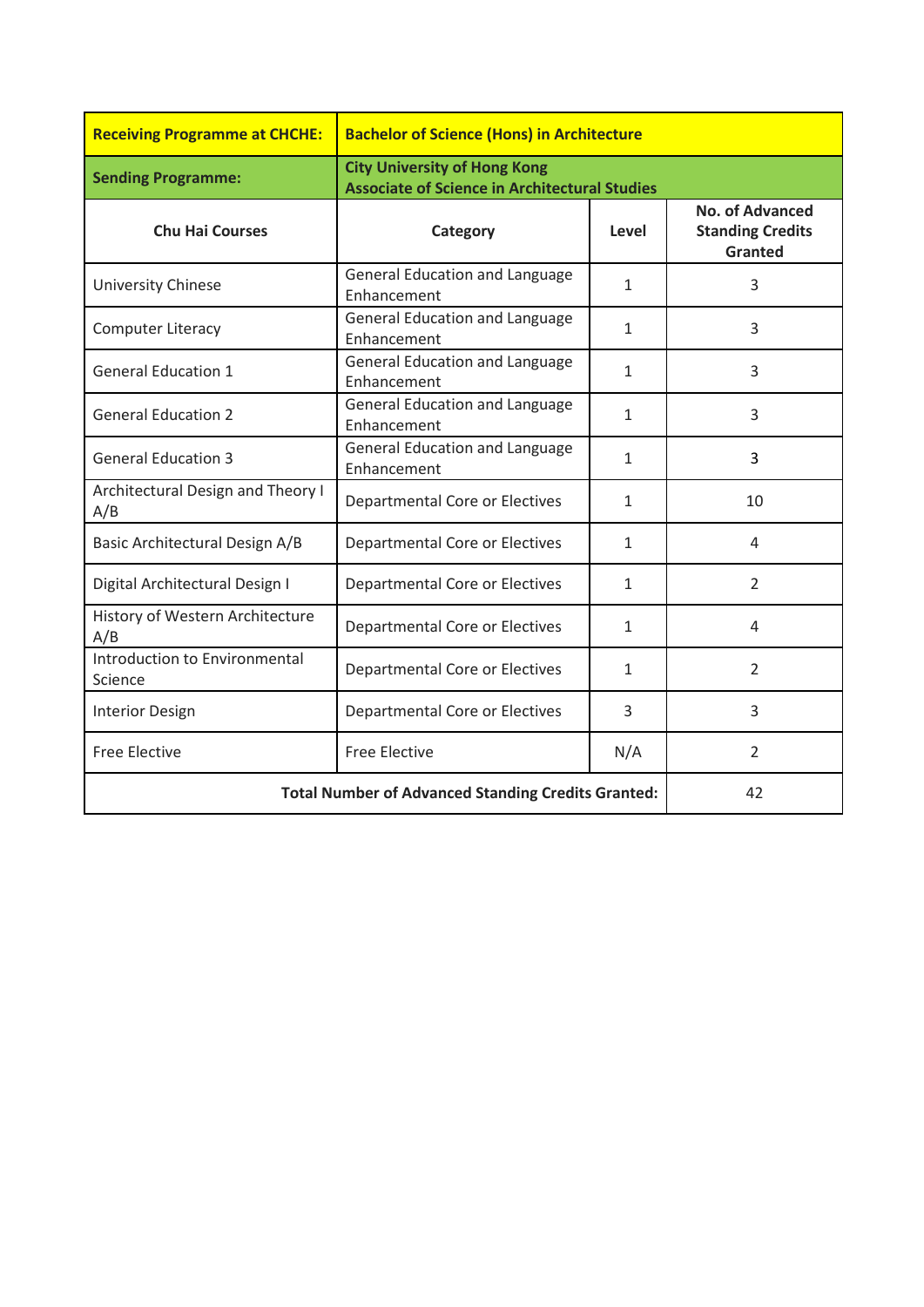| <b>Receiving Programme at CHCHE:</b>                      | <b>Bachelor of Science (Hons) in Architecture</b>                                  |              |                                                              |
|-----------------------------------------------------------|------------------------------------------------------------------------------------|--------------|--------------------------------------------------------------|
| <b>Sending Programme:</b>                                 | <b>Hong Kong Design Institute</b><br><b>Higher Diploma in Architectural Design</b> |              |                                                              |
| <b>Chu Hai Courses</b>                                    | Category                                                                           | Level        | <b>No. of Advanced</b><br><b>Standing Credits</b><br>Granted |
| University Chinese                                        | <b>General Education and Language</b><br>Enhancement                               | $\mathbf{1}$ | 3                                                            |
| <b>Computer Literacy</b>                                  | <b>General Education and Language</b><br>Enhancement                               | $\mathbf{1}$ | 3                                                            |
| <b>General Education 1</b>                                | <b>General Education and Language</b><br>Enhancement                               | 1            | 3                                                            |
| <b>General Education 2</b>                                | <b>General Education and Language</b><br>Enhancement                               | $\mathbf{1}$ | 3                                                            |
| <b>General Education 3</b>                                | <b>General Education and Language</b><br>Enhancement                               | $\mathbf{1}$ | 3                                                            |
| Architectural Design and Theory I<br>A/B                  | Departmental Core or Electives                                                     | $\mathbf{1}$ | 10                                                           |
| Basic Architectural Design A/B                            | <b>Departmental Core or Electives</b>                                              | $\mathbf{1}$ | 4                                                            |
| Digital Architectural Design I                            | <b>Departmental Core or Electives</b>                                              | $\mathbf{1}$ | $\overline{2}$                                               |
| History of Western Architecture<br>A/B                    | <b>Departmental Core or Electives</b>                                              | $\mathbf{1}$ | 4                                                            |
| Introduction to Environmental<br>Science                  | <b>Departmental Core or Electives</b>                                              | $\mathbf{1}$ | $\overline{2}$                                               |
| <b>Interior Design</b>                                    | <b>Departmental Core or Electives</b>                                              | 3            | 3                                                            |
| <b>Free Elective</b>                                      | <b>Free Elective</b>                                                               | N/A          | $\overline{2}$                                               |
| <b>Total Number of Advanced Standing Credits Granted:</b> |                                                                                    | 42           |                                                              |